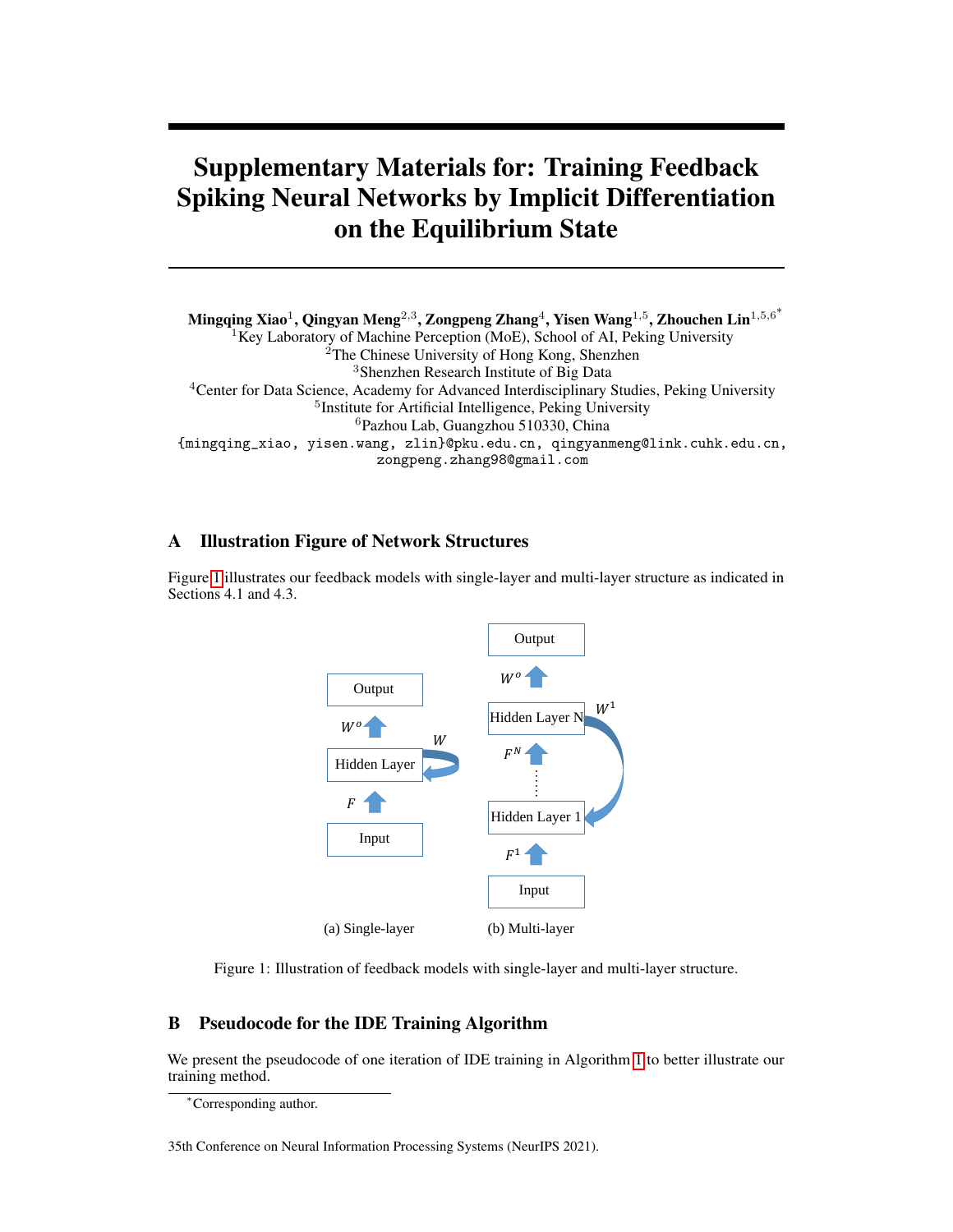Algorithm 1 One iteration of IDE training.

<span id="page-1-0"></span>**Input:** Network parameters  $\theta$ ; Input data x; Label y; Time steps T; Other hyperparameters; **Output:** Trained network parameters  $\theta$ .

#### Forward:

- 1: Simulate the SNN by T time steps with input x based on Eq. (2) and calculate the final (weighted) average firing rate  $a[T]$ ;
- 2: Calculate the output  $o$  and the loss  $L$  based on  $o$  and  $y$ .

#### Backward:

- 1: Specify the fixed-point equation  $a = f_{\theta}(a)$  of the equilibrium state (define  $g_{\theta}(a) = f_{\theta}(a) a$ );
- 2: Calculate the gradients based on implicit differentiation:
- 3: (1) Solve the equation  $(J_{g_{\theta}}^T|_{a[T]}) x^T + (\frac{\partial \mathcal{L}}{\partial a[T]})^T = 0$  by root-finding methods;

4: (2) Calculate gradients  $\frac{\partial \mathcal{L}}{\partial \theta} = -\frac{\partial \mathcal{L}}{\partial a[T]} \left( J_{g_{\theta}}^{-1} |_{a[T]} \right) \frac{\partial f_{\theta}(a[T])}{\partial \theta}$  based on the solution and  $\frac{\partial f_{\theta}(a[T])}{\partial \theta}$ ; 5: Update  $\theta$  based on the gradient-based optimizer.

# C Proof of Theorem [1](#page-1-1) and Theorem [2](#page-2-0)

We first prove Theorem [1.](#page-1-1) Then Theorem [2](#page-2-0) is similarly proved.

<span id="page-1-1"></span>**Theorem 1.** If the average inputs converge to an equilibrium point  $\overline{\mathbf{x}}(t) \to \mathbf{x}^*$ , and there exists *constant* c and  $\gamma < 1$  *such that*  $|{\bf u}_i^+[t]| \le c, \forall i, t$  and  $\|{\bf W}\|_2 \le \gamma V_{th}$ *, then the average firing rates of FSNN with continuous IF model will converge to an equilibrium point*  $\mathbf{a}(t) \to \mathbf{a}^*$ , which satisfies the fixed-point equation  $\mathbf{a}^* = ReLU \Big(\frac{1}{V_{th}} \left( \mathbf{W} \mathbf{a}^* + \mathbf{F} \mathbf{x}^* + \mathbf{b} \right) \Big).$ 

*Proof.*  $\forall 0 \le \epsilon_t < \Delta t_d$ , we construct the sequence  $\{a_{\epsilon_t}^i\}_{i=0}^{\infty}$  where  $a_{\epsilon_t}^i = a(t_{\epsilon_t}^i)$ ,  $t_{\epsilon_t}^i = i\Delta t_d + \epsilon_t$ . Then the equation  $(1)$  turns into the iterative equation  $(2)$  as the following:

<span id="page-1-2"></span>
$$
\mathbf{a}(t) = \text{ReLU}\left(\frac{1}{V_{th}}\left(\frac{t - \Delta t_d}{t}\mathbf{Wa}(t - \Delta t_d) + \mathbf{F}\overline{\mathbf{x}}(t) + \mathbf{b}\right)\right) - \frac{1}{V_{th}}\frac{\mathbf{u}^+(t)}{t},\tag{1}
$$

<span id="page-1-3"></span>
$$
\mathbf{a}_{\epsilon_t}^{i+1} = \text{ReLU}\left(\frac{1}{V_{th}}\left(\frac{t_{\epsilon_t}^{i+1} - \Delta t_d}{t_{\epsilon_t}^i}\mathbf{W}\mathbf{a}_{\epsilon_t}^i + \mathbf{F}\overline{\mathbf{x}}(t_{\epsilon_t}^{i+1}) + \mathbf{b}\right)\right) - \frac{1}{V_{th}}\frac{\mathbf{u}^+(t_{\epsilon_t}^{i+1})}{t_{\epsilon_t}^{i+1}}.\tag{2}
$$

We prove the sequence  $\{a_{\epsilon_t}^i\}_{i=0}^{\infty}$  converges. Consider  $\|\mathbf{a}_{\epsilon_t}^{i+1} - \mathbf{a}_{\epsilon_t}^i\|$ , it satisfies:

$$
\begin{array}{lll} \displaystyle \begin{aligned} &\left\|\mathbf{a}_{\epsilon_{t}}^{i+1}-\mathbf{a}_{\epsilon_{t}}^{i}\right\| \\&=&\displaystyle \left\|\left(\text{ReLU}\left(\frac{1}{V_{th}}\left(\frac{t_{\epsilon_{t}}^{i+1}-\Delta t_{d}}{t_{\epsilon_{t}}^{i+1}}\mathbf{W}\mathbf{a}_{\epsilon_{t}}^{i}+\mathbf{F}\overline{\mathbf{x}}(t_{\epsilon_{t}}^{i+1})+\mathbf{b}\right)\right)-\frac{1}{V_{th}}\frac{\mathbf{u}^{+}(t_{\epsilon_{t}}^{i+1})}{t_{\epsilon_{t}}^{i+1}}\right) \right) \\&=&\displaystyle \left\|\text{ReLU}\left(\frac{1}{V_{th}}\left(\frac{t_{\epsilon_{t}}^{i}-\Delta t_{d}}{t_{\epsilon_{t}}^{i}}\mathbf{W}\mathbf{a}_{\epsilon_{t}}^{i-1}+\mathbf{F}\overline{\mathbf{x}}(t_{\epsilon_{t}}^{i})+\mathbf{b}\right)\right)-\frac{1}{V_{th}}\frac{\mathbf{u}^{+}(t_{\epsilon_{t}}^{i})}{t_{\epsilon_{t}}^{i}}\right)\right\| \\&+ \left\|\text{ReLU}\left(\frac{1}{V_{th}}\left(\mathbf{W}\mathbf{a}_{\epsilon_{t}}^{i}+\mathbf{F}\mathbf{x}^{*}+\mathbf{b}\right)\right)-\text{ReLU}\left(\frac{1}{V_{th}}\left(\mathbf{W}\mathbf{a}_{\epsilon_{t}}^{i-1}+\mathbf{F}\mathbf{x}^{*}+\mathbf{b}\right)\right)\right\| \\&+ \left\|\text{ReLU}\left(\frac{1}{V_{th}}\left(\frac{t_{\epsilon_{t}}^{i+1}-\Delta t_{d}}{t_{\epsilon_{t}}^{i+1}}\mathbf{W}\mathbf{a}_{\epsilon_{t}}^{i}+\mathbf{F}\overline{\mathbf{x}}(t_{\epsilon_{t}}^{i+1})+\mathbf{b}\right)\right)-\frac{1}{V_{th}}\frac{\mathbf{u}^{+}(t_{\epsilon_{t}}^{i+1})}{t_{\epsilon_{t}}^{i+1}}-\text{ReLU}\left(\frac{1}{V_{th}}\left(\mathbf{W}\mathbf{a}_{\epsilon_{t}}^{i}+\mathbf{F}\mathbf{x}^{*}+\mathbf{b}\right)\right)\right\| \\&+ \left\|\text{ReLU}\left(\frac{1}{V_{th}}\left(\frac{t_{\epsilon_{t}}
$$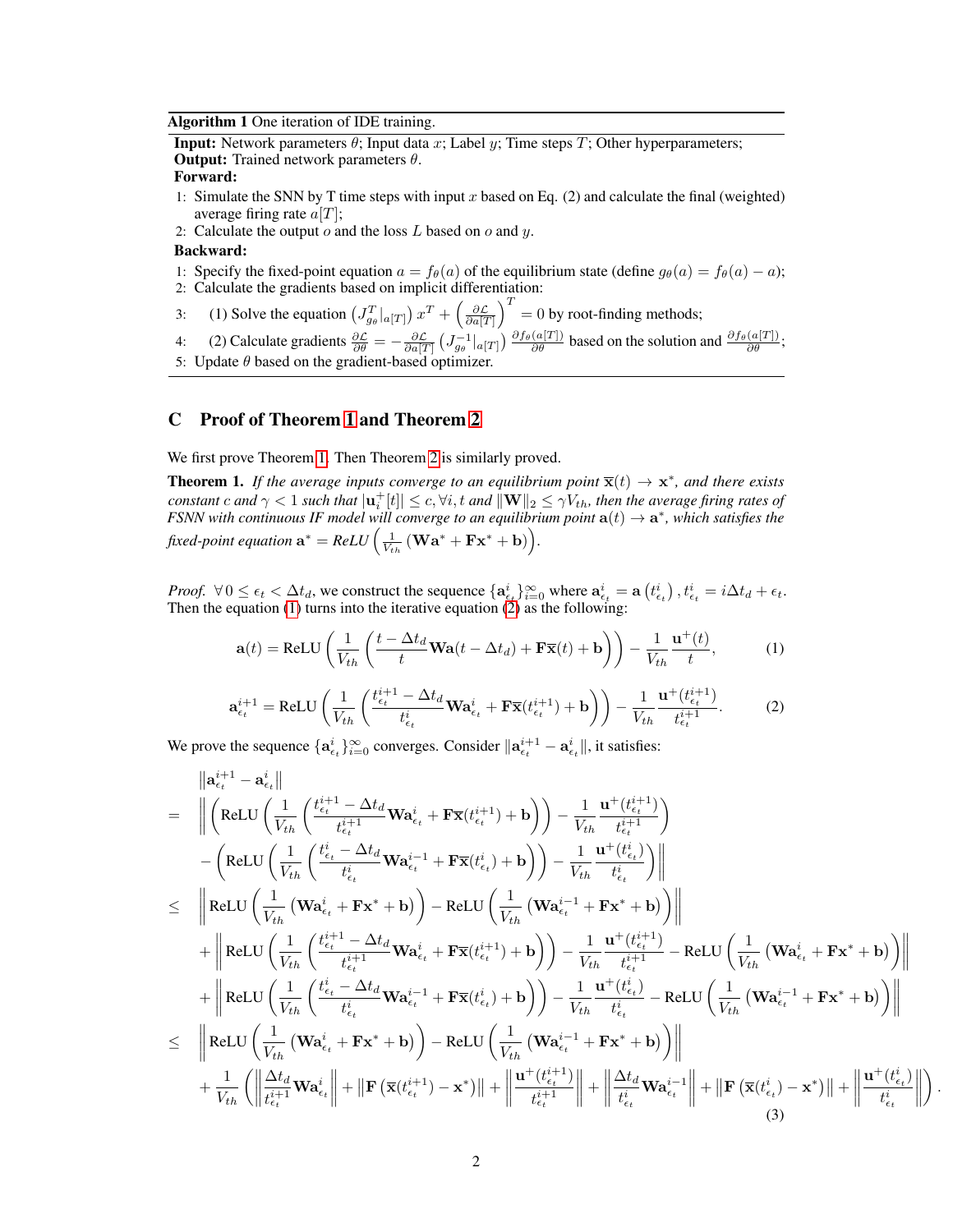As 
$$
\|\mathbf{W}\|_2 \leq \gamma V_{th}, \gamma < 1, \overline{\mathbf{x}}(t) \to \mathbf{x}^*
$$
, and  $|\mathbf{u}_i^+(t)| \leq c, \forall i, t$ , we have  $\|\mathbf{a}_{\epsilon_t}^{i+1}\| \leq \gamma \|\mathbf{a}_{\epsilon_t}^i\| + \frac{1}{V_{th}} \left( \|\mathbf{F} \overline{\mathbf{x}}(t_{\epsilon_t}^{i+1})\| + \|\mathbf{b}\| + \left\|\frac{\mathbf{u}^+(\mathbf{t}_{\epsilon_t}^{i+1})}{t_{\epsilon_t}^{i+1}}\right\| \right)$ , and therefore  $\|\mathbf{a}_{\epsilon_t}^i\|$  is bounded.

Since  $t_{\epsilon_t}^i \to \infty, \overline{\mathbf{x}}(t) \to \mathbf{x}^*$ , and  $|\mathbf{u}_i^+(t)| \leq c, \forall i, t$ , then  $\forall \epsilon > 0, \exists M$  such that when  $i > M$ , we have:

$$
\frac{1}{V_{th}}\left(\left\|\frac{\Delta t_d}{t_{\epsilon_t}^{i+1}}\mathbf{W}\mathbf{a}_{\epsilon_t}^i\right\| + \left\|\mathbf{F}\left(\overline{\mathbf{x}}(t_{\epsilon_t}^{i+1}) - \mathbf{x}^*\right)\right\| + \left\|\frac{\mathbf{u}^+(t_{\epsilon_t}^{i+1})}{t_{\epsilon_t}^{i+1}}\right\| + \left\|\frac{\Delta t_d}{t_{\epsilon_t}^i}\mathbf{W}\mathbf{a}_{\epsilon_t}^{i-1}\right\| + \left\|\mathbf{F}\left(\overline{\mathbf{x}}(t_{\epsilon_t}^i) - \mathbf{x}^*\right)\right\| + \left\|\frac{\mathbf{u}^+(t_{\epsilon_t}^i)}{t_{\epsilon_t}^i}\right\| \right) \le \frac{\epsilon(1-\gamma)}{2}.\tag{4}
$$

And since  $\|\mathbf{W}\|_{2} \leq \gamma V_{th}$ , we have:

$$
\left\| \text{ReLU}\left(\frac{1}{V_{th}}\left(\mathbf{W}\mathbf{a}_{\epsilon_{t}}^{i} + \mathbf{F}\mathbf{x}^{*} + \mathbf{b}\right)\right) - \text{ReLU}\left(\frac{1}{V_{th}}\left(\mathbf{W}\mathbf{a}_{\epsilon_{t}}^{i-1} + \mathbf{F}\mathbf{x}^{*} + \mathbf{b}\right)\right) \right\| \leq \gamma \left\| \mathbf{a}_{\epsilon_{t}}^{i} - \mathbf{a}_{\epsilon_{t}}^{i-1} \right\|.
$$
\n(5)

Therefore, when  $i > M$  it holds that:

$$
\left\|\mathbf{a}_{\epsilon_t}^{i+1} - \mathbf{a}_{\epsilon_t}^i\right\| \leq \gamma \left\|\mathbf{a}_{\epsilon_t}^i - \mathbf{a}_{\epsilon_t}^{i-1}\right\| + \frac{\epsilon(1-\gamma)}{2}.\tag{6}
$$

By iterating the above inequality, we have  $\|\mathbf{a}_{\epsilon_t}^{i+1} - \mathbf{a}_{\epsilon_t}^{i}\| \leq \gamma^{i-M} \|\mathbf{a}_{\epsilon_t}^{M+1} - \mathbf{a}_{\epsilon_t}^{M}\| +$  $\epsilon(1-\gamma)$  $\frac{(-\gamma)}{2} \left(1 + \gamma + \cdots + \gamma^{i-M-1}\right) < \gamma^{i-M} \|\mathbf{a}_{\epsilon_t}^{M+1} - \mathbf{a}_{\epsilon_t}^M\| + \frac{\epsilon}{2}$ . There exists M' such that when  $i > M + M', \gamma^{i-M} \|\mathbf{a}_{\epsilon_t}^{M+1} - \mathbf{a}_{\epsilon_t}^M\| \leq \frac{\epsilon}{2}$ , and therefore  $\|\mathbf{a}_{\epsilon_t}^{i+1} - \mathbf{a}_{\epsilon_t}^i\| < \epsilon$ . According to Cauchy's convergence test, the sequence  $\{a_{\epsilon_t}^i\}_{i=0}^{\infty}$  converges to  $a_{\epsilon_t}^*$ . Considering the limit, it satisfies  $\mathbf{a}_{\epsilon_{\mathbf{t}}}^{*} = \text{ReLU}\Big(\frac{1}{V_{th}}\left(\mathbf{W}\mathbf{a}_{\epsilon_{\mathbf{t}}}^{*} + \mathbf{F}\mathbf{x}^{*} + \mathbf{b}\right)\Big).$ 

The solution of a for the equation  $\mathbf{a} = \text{ReLU}\left(\frac{1}{V_{th}}\left(\mathbf{W}\mathbf{a} + \mathbf{F}\mathbf{x}^* + \mathbf{b}\right)\right)$  is unique, since  $\|\mathbf{W}\|_2 \leq$  $\gamma V_{th}, \gamma < 1$ . So  $\forall \epsilon_t$ , the sequence  $\{a_{\epsilon_t}^i\}_{i=0}^{\infty}$  converges to the same point. Therefore, the average firing rates  $a(t)$  of IF model will converge to an equilibrium point  $a(t) \rightarrow a^*$ , which satisfies the fixed-point equation  $\mathbf{a}^* = \text{ReLU}\left(\frac{1}{V_{th}}\left(\mathbf{W}\mathbf{a}^* + \mathbf{F}\mathbf{x}^* + \mathbf{b}\right)\right)$ .

 $\Box$ 

Theorem [2](#page-2-0) can be similarly proved as the above proof for sequence convergence, by substituting the ReLU function with  $\sigma(x) =$  $\sqrt{ }$ J  $\mathcal{L}$  $1, \quad x > 1$  $x, \quad 0 \leq x \leq 1$  $0, \quad x < 0$ . We omit repetitive details here.

<span id="page-2-0"></span>**Theorem 2.** If the average inputs converge to an equilibrium point  $\overline{\mathbf{x}}[t] \to \mathbf{x}^*$ , and there exists  $constant\ c$  and  $\gamma < 1$  such that  $|\mathbf{u}_i^+(t)| \leq c, \forall i, t$  and  $\|\mathbf{W}\|_2 \leq \gamma V_{th}$ , then the average firing rates of *FSNN with discrete IF model will converge to an equilibrium point*  $a[t] \rightarrow a^*$ , which satisfies the fixed-point equation  $\mathbf{a}^* = \sigma \left( \frac{1}{V_{th}} \left( \mathbf{W} \mathbf{a}^* + \mathbf{F} \mathbf{x}^* + \mathbf{b} \right) \right)$ .

## D Proof of Theorem [3](#page-2-1)

<span id="page-2-1"></span>**Theorem 3.** If the average inputs converge to an equilibrium point  $\overline{\mathbf{x}}[t] \to \mathbf{x}^*$ , and there exists  $\emph{constant}$   $c$  and  $\gamma < 1$  such that  $|\mathbf{u}^l_i\>$  $\|f^+[t]\| \leq c, \forall i, l, t \text{ and } \|\mathbf{W}^1\|_2 \|\mathbf{F}^N\|_2 \cdots \|\mathbf{F}^2\|_2 \leq \gamma V_{th}^N$ , then the *average firing rates of multi-layer FSNN with discrete IF model will converge to equilibrium points*  $\mathbf{a}^l[t] \to \mathbf{a}^{l^*}$ , which satisfy the fixed-point equations  $\mathbf{a}^{1^*} = f_1(f_N \circ \cdots \circ f_2(\mathbf{a}^{1^*}), \mathbf{x}^*)$  and  $\mathbf{a}^{l+1^*} =$  $f_{l+1}(\mathbf{a}^{l*})$ , where  $f_1(\mathbf{a}, \mathbf{x}) = \sigma\left(\frac{1}{V_{th}}(\mathbf{W}^1\mathbf{a} + \mathbf{F}^1\mathbf{x} + \mathbf{b}^1)\right)$ ,  $f_{l+1}(\mathbf{a}) = \sigma\left(\frac{1}{V_{th}}(\mathbf{F}^{l+1}\mathbf{a} + \mathbf{b}^{l+1})\right)$ .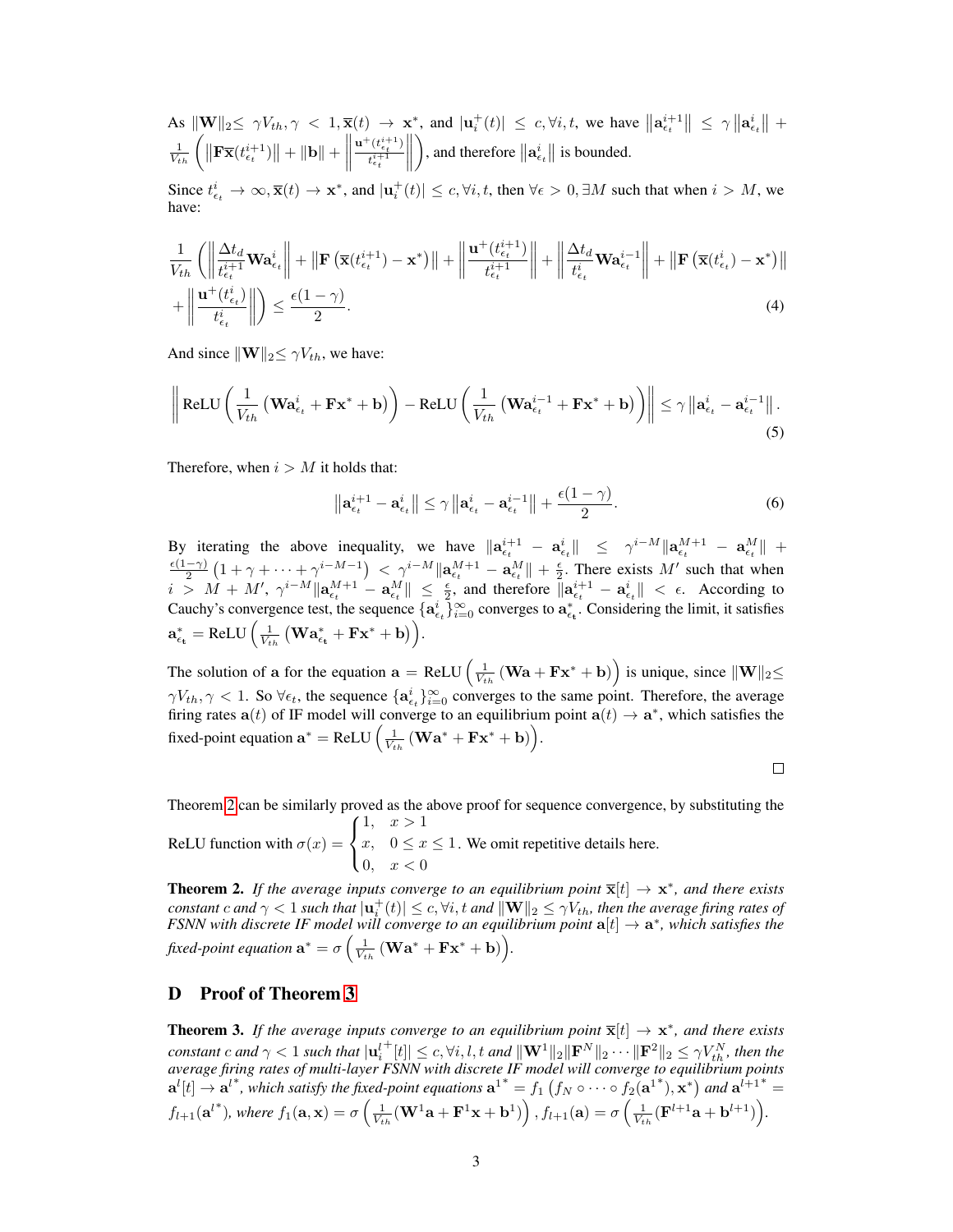*Proof.* When the multi-layer structure is considered, with similar definitions of average firing rates  $\mathbf{a}^{l}[t]$  for different layers and the separation  $\mathbf{u}_{i}^{l}[t] = \mathbf{u}_{i}^{l}$  $^{-}[t] + \mathbf{u}_i^l$  $^{+}[t]$ , we have the equations:

$$
\begin{cases}\n\mathbf{a}^{1}[t+1] = \sigma\left(\frac{1}{V_{th}}\left(\frac{t}{t+1}\mathbf{W}^{1}\mathbf{a}^{N}[t] + \mathbf{F}^{1}\overline{\mathbf{x}}[t] + \mathbf{b}^{1}\right)\right) - \frac{1}{V_{th}}\frac{\mathbf{u}^{1+}[t+1]}{t+1}, \\
\mathbf{a}^{l+1}[t+1] = \sigma\left(\frac{1}{V_{th}}\left(\mathbf{F}^{l+1}\mathbf{a}^{l}[t+1] + \mathbf{b}^{l+1}\right)\right) - \frac{1}{V_{th}}\frac{\mathbf{u}^{l+1+}[t+1]}{t+1}, \quad l = 1, \cdots, N-1.\n\end{cases}
$$
\n(7)

Let 
$$
f_1^{t+1}(\mathbf{a}, \mathbf{x}, \mathbf{u}^+) = \sigma \left( \frac{1}{V_{th}} \left( \frac{t}{t+1} \mathbf{W}^1 \mathbf{a} + \mathbf{F}^1 \mathbf{x} + \mathbf{b}^1 \right) \right) - \frac{1}{V_{th}} \frac{\mathbf{u}^+}{t+1},
$$
  
\n $f_{l+1}^t(\mathbf{a}, \mathbf{u}^+) = \sigma \left( \frac{1}{V_{th}} \left( \mathbf{F}^{l+1} \mathbf{a} + \mathbf{b}^{l+1} \right) \right) - \frac{1}{V_{th}} \frac{\mathbf{u}^+}{t},$   
\n $f_1(\mathbf{a}, \mathbf{x}) = \sigma \left( \frac{1}{V_{th}} (\mathbf{W}^1 \mathbf{a} + \mathbf{F}^1 \mathbf{x} + \mathbf{b}^1) \right), f_{l+1}(\mathbf{a}) = \sigma \left( \frac{1}{V_{th}} (\mathbf{F}^{l+1} \mathbf{a} + \mathbf{b}^{l+1}) \right).$   
\nThen  $\mathbf{a}^1[t+1] = f_1^{t+1} \left( f_N^t \left( \cdots f_2^t \left( \mathbf{a}^1[t], \mathbf{u}^{2+}[t] \right) \cdots, \mathbf{u}^{N+}[t] \right), \overline{\mathbf{x}}[t], \mathbf{u}^{1+}[t+1] \right).$   
\nWe have:

$$
\|a^{1}[t+1] - a^{1}[t]\|
$$
\n
$$
= \|f_{1}^{t+1} (f_{N}^{t} ( \cdots f_{2}^{t} (a^{1}[t], u^{2+}[t]) \cdots, u^{N+}[t]) , \overline{x}[t], u^{1+}[t+1])
$$
\n
$$
-f_{1}^{t} (f_{N}^{t-1} ( \cdots f_{2}^{t-1} (a^{1}[t-1], u^{2+}[t-1]) \cdots, u^{N+}[t-1]) , \overline{x}[t-1], u^{1+}[t])\|
$$
\n
$$
\leq \|f_{1} (f_{N} ( \cdots f_{2} (a^{1}[t]) \cdots), x^{*}) - f_{1} (f_{N} ( \cdots f_{2} (a^{1}[t-1]) \cdots), x^{*})\|
$$
\n
$$
+ \|f_{1}^{t+1} (f_{N}^{t} ( \cdots f_{2}^{t} (a^{1}[t], u^{2}+[t]) \cdots, u^{N+}[t]) , \overline{x}[t], u^{1+}[t+1]) - f_{1} (f_{N} ( \cdots f_{2} (a^{1}[t]) \cdots), x^{*})\|
$$
\n
$$
+ \|f_{1}^{t} (f_{N}^{t-1} ( \cdots f_{2}^{t-1} (a^{1}[t-1], u^{2+}[t-1]) \cdots, u^{N+}[t-1]) , \overline{x}[t-1], u^{1+}[t])
$$
\n
$$
-f_{1} (f_{N} ( \cdots f_{2} (a^{1}[t-1]) \cdots), x^{*})\|
$$
\n
$$
\leq \|f_{1} (f_{N} ( \cdots f_{2} (a^{1}[t]) \cdots), x^{*}) - f_{1} (f_{N} ( \cdots f_{2} (a^{1}[t-1]) \cdots), x^{*})\|
$$
\n
$$
+ \frac{1}{V_{th}} (\left\|\frac{1}{t+1} \mathbf{W}^{1} f_{N}^{t} ( \cdots f_{2}^{t} (a^{1}[t], u^{2+}[t]) \cdots, u^{N+}[t]) - f_{N} ( \cdots f_{2} (a^{1}[t]) \cdots) \right)\|
$$
\n
$$
+ \|\mathbf{F} (\overline{x}[t] - x^{*})\| + \left\|\frac
$$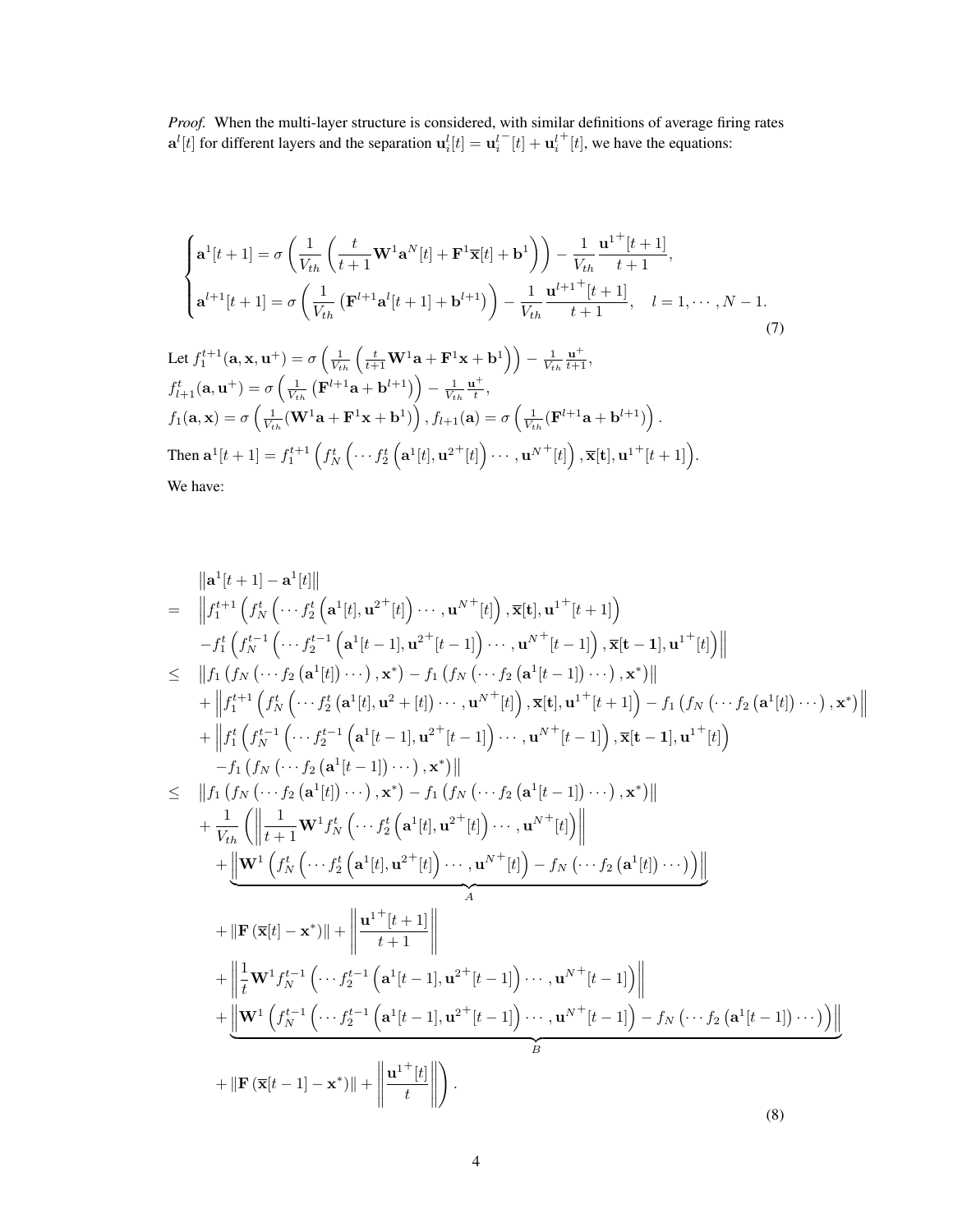For the term  $A$  and  $B$ , they are bounded by:

$$
A \leq \frac{1}{V_{th}} \left( \left\| \mathbf{W}^{1} \mathbf{F}^{N} \left( f_{N-1}^{t} \left( \cdots f_{2}^{t} \left( \mathbf{a}^{1}[t], \mathbf{u}^{2+}[t] \right) \cdots, \mathbf{u}^{N-1} \right) - f_{N-1} \left( \cdots f_{2} \left( \mathbf{a}^{1}[t] \right) \cdots \right) \right) \right\| + \left\| \mathbf{W}^{1} \frac{\mathbf{u}^{N+}[t]}{t} \right\|
$$
  
\n
$$
\leq \frac{1}{V_{th}} \left\| \mathbf{W}^{1} \frac{\mathbf{u}^{N+}[t]}{t} \right\| + \cdots + \frac{1}{V_{th}^{N-1}} \left\| \mathbf{W}^{1} \mathbf{F}^{N} \cdots \mathbf{F}^{3} \frac{\mathbf{u}^{2+}[t]}{t} \right\|,
$$
\n(9)

and B has the same form as A by substituting t with  $t - 1$ .

Since  $\|\mathbf{W}^1\|_2 \|\mathbf{F}^N\|_2 \cdots \|\mathbf{F}^2\|_2 \le \gamma V_{th}^N$ , we have:

$$
\|f_1\left(f_N\left(\cdots f_2\left(\mathbf{a}^1[t]\right)\cdots\right),\mathbf{x}^*\right)-f_1\left(f_N\left(\cdots f_2\left(\mathbf{a}^1[t-1]\right)\cdots\right),\mathbf{x}^*\right)\|
$$
\n
$$
\leq \quad \left\|\frac{1}{V_{th}}\mathbf{W}^1\left(f_N\left(\cdots f_2\left(\mathbf{a}^1[t]\right)\cdots\right)-f_N\left(\cdots f_2\left(\mathbf{a}^1[t-1]\right)\cdots\right)\right)\right\|
$$
\n
$$
\leq \quad \cdots \cdots
$$
\n
$$
\leq \quad \left\|\frac{1}{V_{th}^N}\mathbf{W}^1\mathbf{F}^N\cdots\mathbf{F}^2\left(\mathbf{a}^1[t]-\mathbf{a}^1[t-1]\right)\right\|
$$
\n
$$
\leq \quad \gamma\left\|\mathbf{a}^1[t]-\mathbf{a}^1[t-1]\right\|.
$$
\n(10)

And since  $t \to \infty, \overline{\mathbf{x}}[t] \to \mathbf{x}^*, |\mathbf{u}_i^l|$  $\vert t \vert_t \vert \leq c, \forall i, l, t$ , then  $\forall \epsilon > 0, \exists M$  such that when  $t > M$ , we have:

$$
\left\|\mathbf{a}^{1}[t+1]-\mathbf{a}^{1}[t]\right\| \leq \gamma\left\|\mathbf{a}^{1}[t]-\mathbf{a}^{1}[t-1]\right\|+\frac{\epsilon(1-\gamma)}{2}.\tag{11}
$$

Then  $\|\mathbf{a}^1[t+1] - \mathbf{a}^1[t]\| < \gamma^{t-M} \|\mathbf{a}^1[M+1] - \mathbf{a}^1[M]\| + \frac{\epsilon}{2}$ , and there exists M' such that when  $t > M + M', \|\mathbf{a}^1[t+1] - \mathbf{a}^1[t]\| < \epsilon$ . According to Cauchy's convergence test,  $\mathbf{a}^1[t]$  converges to  $\mathbf{a}^{1^*}$ , which satisfies  $\mathbf{a}^{1^*} = f_1(f_N \circ \cdots \circ f_2(\mathbf{a}^{1^*}), \mathbf{x}^*)$ . Considering the limit,  $\mathbf{a}^{l+1}[t]$  converges to  $a^{l+1}$ <sup>\*</sup>, which satisfies  $a^{l+1}$ <sup>\*</sup> =  $f_{l+1}(a^{l}$ <sup>\*</sup>).

$$
\square
$$

 $\parallel$ II II II  $\mid \mid$ 

 $\setminus$ 

## E Derivation for the LIF Model

#### E.1 Continuous View

We follow the same notations as Section 4.1.1 and redefine W, F, b by absorbing  $\tau_m$  into them. The dynamics of membrane potentials are expressed as:

$$
\frac{\mathrm{d}\mathbf{u}}{\mathrm{d}t} = -\frac{1}{\tau_m}\mathbf{u} + \mathbf{W}\mathbf{s}(t - \Delta t_d) + \mathbf{F}\mathbf{x}(t) + \mathbf{b} - V_{th}\mathbf{s}(t). \tag{12}
$$

Through integration, we have:

$$
\mathbf{u}(t) = \mathbf{W} \int_0^{t - \Delta t_d} \kappa(t - \Delta t_d - \tau) \mathbf{s}(\tau) d\tau + \mathbf{F} \int_0^t \kappa(t - \tau) \mathbf{x}(\tau) d\tau + t \mathbf{b} - V_{th} \int_0^t \kappa(t - \tau) \mathbf{s}(\tau) d\tau,
$$
\n(13)

where  $\kappa(\tau) = \exp(-\frac{\tau}{\tau_m})$  is the response kernel of the LIF model. Define the weighted average firing rate as  $\hat{\mathbf{a}}(t) = \frac{\int_0^t \kappa(t-\tau) \mathbf{s}(\tau) d\tau}{\int_0^t \kappa(t-\tau) d\tau}$  $\frac{\int_{0}^{t} \kappa(t-\tau) \mathsf{d}\tau}{\int_{0}^{t} \kappa(t-\tau) \mathsf{d}\tau}$ , and the weighted average inputs as  $\hat{\mathbf{x}}(t) = \frac{\int_{0}^{t} \kappa(t-\tau) \mathbf{x}(\tau) \mathsf{d}\tau}{\int_{0}^{t} \kappa(t-\tau) \mathsf{d}\tau}$  $\frac{\kappa(t-\tau)\mathbf{x}(\tau)\mathbf{d}\tau}{\int_0^t \kappa(t-\tau)\mathbf{d}\tau}$ . Then we have the equation:

$$
\hat{\mathbf{a}}(t) = \frac{1}{V_{th}} \left( \frac{\int_0^{t - \Delta t_d} \kappa(\tau) d\tau}{\int_0^t \kappa(\tau) d\tau} \mathbf{W} \hat{\mathbf{a}}(t - \Delta t_d) + \mathbf{F} \hat{\mathbf{x}}(t) + \mathbf{b} - \frac{\mathbf{u}(t)}{\int_0^t \kappa(\tau) d\tau} \right).
$$
(14)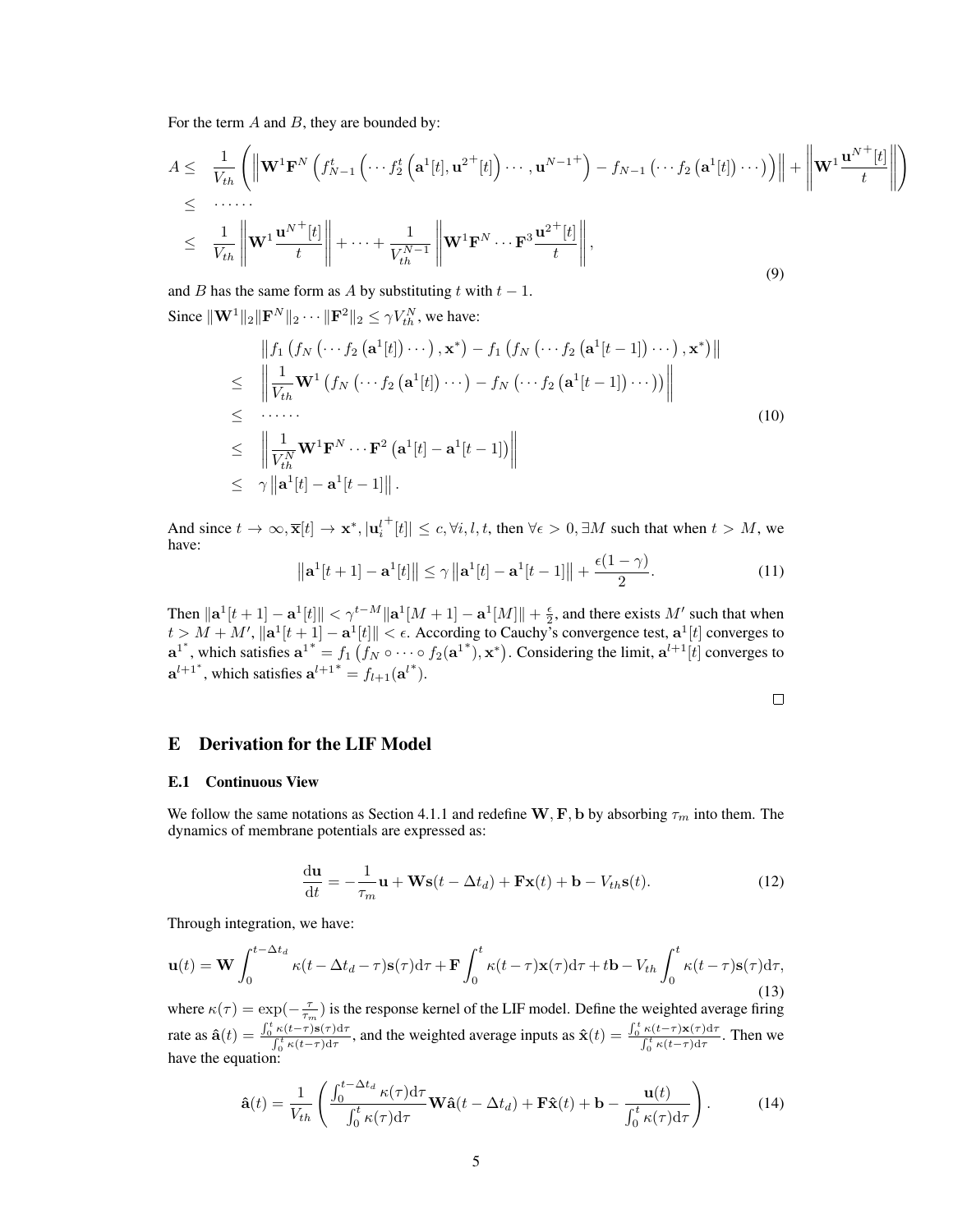Similarly, we can divide  $\mathbf{u}(t)$  into two parts  $\mathbf{u}_i(t) = \mathbf{u}_i^-(t) + \mathbf{u}_i^+(t)$ , and we have the equation with the element-wise ReLU function and a bounded  $\mathbf{u}^+(t)$ :

$$
\hat{\mathbf{a}}(t) = \text{ReLU}\left(\frac{1}{V_{th}}\left(\frac{\int_0^{t-\Delta t_d} \kappa(\tau) d\tau}{\int_0^t \kappa(\tau) d\tau} \mathbf{W}\hat{\mathbf{a}}(t-\Delta t_d) + \mathbf{F}\hat{\mathbf{x}}(t) + \mathbf{b}\right)\right) - \frac{1}{V_{th}}\frac{\mathbf{u}^+(t)}{\int_0^t \kappa(\tau) d\tau}.
$$
 (15)

As  $\int_0^t \kappa(\tau) d\tau = \tau_m \left(1 - \exp(-\frac{t}{\tau_m})\right) \to \tau_m$ , compared with the IF model, there could be random error caused by  $\frac{\mathbf{u}^+(t)}{\int_t^t \mathbf{u}(\tau) d\tau}$  $\frac{\mathbf{u}^{(t)}(t)}{\int_0^t \kappa(\tau) d\tau}$  which are not eliminated with time  $t \to \infty$ . Therefore when the weighted average inputs converge to an equilibrium point  $\hat{\mathbf{x}}(t) \to \mathbf{x}^*$ , the LIF model only gradually approximates an equilibrium with some random error, and the equilibrium state a<sup>\*</sup> still follows the equation  $\mathbf{a}^* = \text{ReLU}\left(\frac{1}{V_{th}}\left(\mathbf{W}\mathbf{a}^* + \mathbf{F}\mathbf{x}^* + \mathbf{b}\right)\right)$ . The error is:

<span id="page-5-1"></span>
$$
e(t) = \left\| \text{ReLU}\left(\frac{1}{V_{th}}\left(\mathbf{W}\hat{\mathbf{a}}(t) + \mathbf{F}\mathbf{x}^* + \mathbf{b}\right)\right) - \hat{\mathbf{a}}(t) \right\|
$$
  
\n
$$
= \left\| \text{ReLU}\left(\frac{1}{V_{th}}\left(\mathbf{W}\hat{\mathbf{a}}(t) + \mathbf{F}\mathbf{x}^* + \mathbf{b}\right)\right) - \text{ReLU}\left(\frac{1}{V_{th}}\left(\frac{\int_0^{t - \Delta t_d} \kappa(\tau) d\tau}{\int_0^t \kappa(\tau) d\tau} \mathbf{W}\hat{\mathbf{a}}(t - \Delta t_d) + \mathbf{F}\hat{\mathbf{x}}(t) + \mathbf{b}\right)\right) \right\|
$$
  
\n
$$
+ \frac{1}{V_{th}} \frac{\mathbf{u}^+(t)}{\int_0^t \kappa(\tau) d\tau} \right\|
$$
  
\n
$$
\leq \frac{1}{V_{th}} \left( \left\| \mathbf{W}\left(\hat{\mathbf{a}}(t) - \hat{\mathbf{a}}(t - \Delta t_d)\right) \right\| + \left\| \frac{\int_{t - \Delta t_d}^t \kappa(\tau) d\tau}{\int_0^t \kappa(\tau) d\tau} \mathbf{W}\hat{\mathbf{a}}(t - \Delta t_d) \right\| + \left\| \mathbf{F}\left(\hat{\mathbf{x}}(t) - \mathbf{x}^*\right) \right\| + \left\| \frac{\mathbf{u}^+(t)}{\int_0^t \kappa(\tau) d\tau} \right\| \right)
$$
  
\n(16)

.

When there exists a constant  $\gamma < 1$  such that  $\|\mathbf{W}\|_2 \leq \gamma V_{th}$ , we have:  $\mathbb{R}^n(x) = \gamma(t - \Lambda t)$ 

$$
\leq \quad \left\| \mathbf{R} \mathbf{E} \mathbf{U} \left( \frac{1}{V_{th}} \left( \mathbf{W} \hat{\mathbf{a}}(t - \Delta t_d) + \mathbf{F} \mathbf{x}^* + \mathbf{b} \right) \right) - \mathbf{R} \mathbf{E} \mathbf{U} \left( \frac{1}{V_{th}} \left( \mathbf{W} \hat{\mathbf{a}}(t - 2\Delta t_d) + \mathbf{F} \mathbf{x}^* + \mathbf{b} \right) \right) \right\|
$$
  
+ 
$$
\frac{1}{V_{th}} \left( \left\| \frac{\int_{t - \Delta t_d}^{t} \kappa(\tau) d\tau}{\int_{0}^{t} \kappa(\tau) d\tau} \mathbf{W} \hat{\mathbf{a}}(t - \Delta t_d) \right\| + \left\| \mathbf{F} \left( \hat{\mathbf{x}}(t) - \mathbf{x}^* \right) \right\| + \left\| \frac{\mathbf{u}^+(t)}{\int_{0}^{t} \kappa(\tau) d\tau} \right\|
$$
  
+ 
$$
\left\| \frac{\int_{t - \Delta t_d}^{t - \Delta t_d} \kappa(\tau) d\tau}{\int_{0}^{t - \Delta t_d} \kappa(\tau) d\tau} \mathbf{W} \hat{\mathbf{a}}(t - 2\Delta t_d) \right\| + \left\| \mathbf{F} \left( \hat{\mathbf{x}}(t - \Delta t_d) - \mathbf{x}^* \right) \right\| + \left\| \frac{\mathbf{u}^+(t - \Delta t_d)}{\int_{0}^{t - \Delta t_d} \kappa(\tau) d\tau} \right\| \right)
$$
  

$$
\leq \quad \gamma \left\| \hat{\mathbf{a}}(t - \Delta t_d) - \hat{\mathbf{a}}(t - 2\Delta t_d) \right\|
$$
  
+ 
$$
\frac{1}{V_{th}} \left( \left\| \frac{\int_{t - \Delta t_d}^{t} \kappa(\tau) d\tau}{\int_{0}^{t} \kappa(\tau) d\tau} \mathbf{W} \hat{\mathbf{a}}(t - \Delta t_d) \right\| + \left\| \mathbf{F} \left( \hat{\mathbf{x}}(t) - \mathbf{x}^* \right) \right\| + \left\| \frac{\mathbf{u}^+(t)}{\int_{0}^{t
$$

<span id="page-5-0"></span>and

$$
\frac{1}{V_{th}}\|\mathbf{W}\left(\hat{\mathbf{a}}(t) - \hat{\mathbf{a}}(t - \Delta t_d)\right)\| \leq \gamma \|\hat{\mathbf{a}}(t) - \hat{\mathbf{a}}(t - \Delta t_d)\|.
$$
\n(18)

Since  $\mathbf{u}^+(t)$  is bounded by a constant  $c, \frac{\int_{t-\Delta t_d}^t \kappa(\tau) d\tau}{\int_{t-\Delta t_d}^t \kappa(\tau) d\tau}$  $\frac{C-\Delta t_d}{\int_0^t \kappa(\tau)d\tau}$   $\to 0$  and  $\hat{\mathbf{x}}(t) \to \mathbf{x}^*$ , there exists a constant  $c'$ and M such that when  $t > M$ , the following holds:

$$
\|\hat{\mathbf{a}}(t) - \hat{\mathbf{a}}(t - \Delta t_d)\| \le \gamma \|\hat{\mathbf{a}}(t - \Delta t_d) - \hat{\mathbf{a}}(t - 2\Delta t_d)\| + c'.
$$
 (19)

Thus  $\|\hat{\mathbf{a}}(t) - \hat{\mathbf{a}}(t - \Delta t_d)\|$  is bounded by  $\frac{c'}{1-c}$  $\frac{c'}{1-\gamma}$  when t is large enough. Plugging this and Eq. [\(18\)](#page-5-0) into Eq. [\(16\)](#page-5-1), we get that the random error is bounded by a constant related with  $c, V_{th}, \tau_m, \gamma$ . This leads to Proposition [1.](#page-6-0)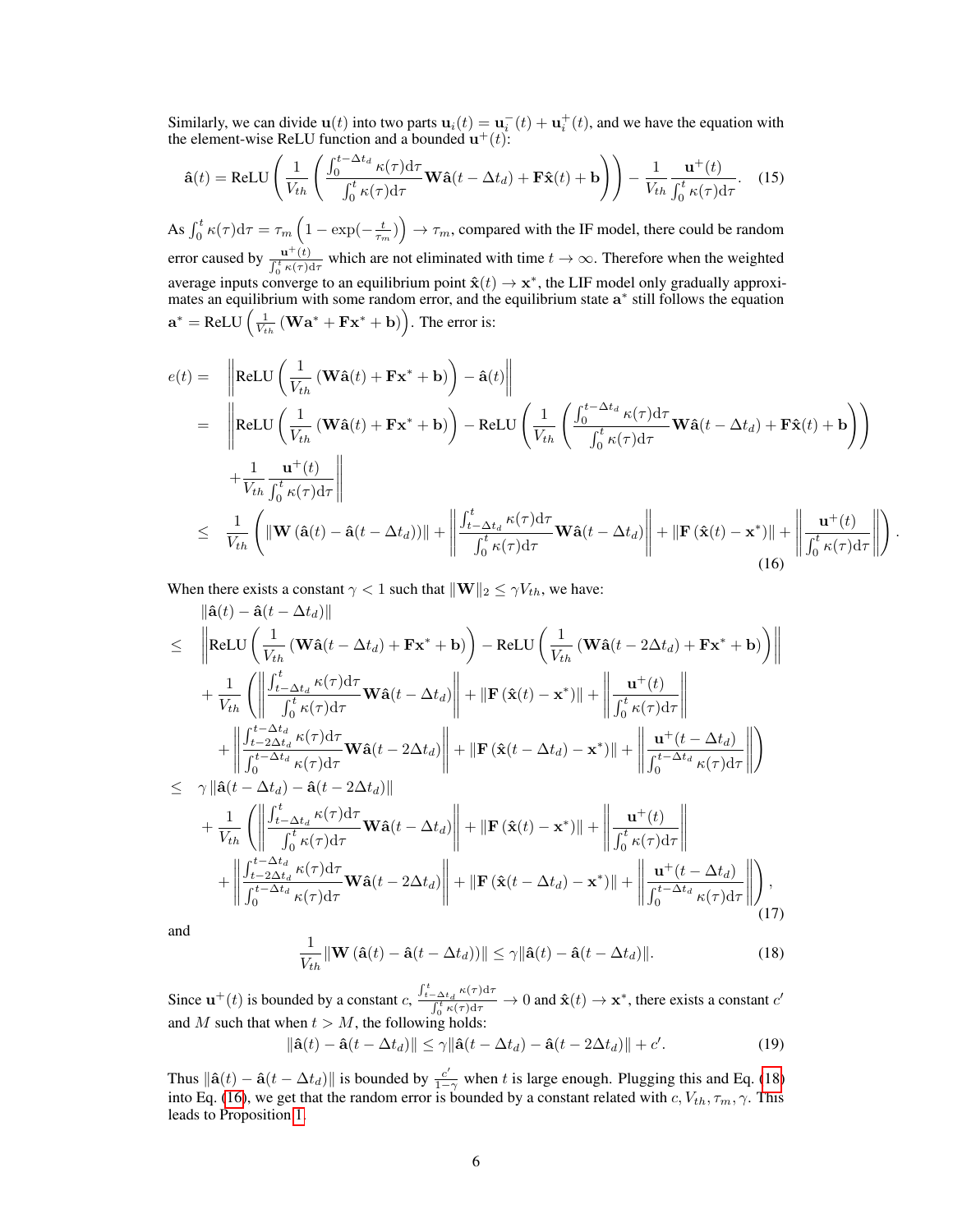<span id="page-6-0"></span>**Proposition 1.** If the weighted average inputs converge to an equilibrium point  $\hat{\mathbf{x}}(t) \to \mathbf{x}^*$ , and *there exists constant c and*  $\gamma < 1$  *such that*  $|\mathbf{u}_i^+(t)| \le c, \forall i, t$  *and*  $\|\mathbf{W}\|_2 \le \gamma V_{th}$ *, then the weighted average firing rates* ˆa(t) *of FSNN with continuous LIF model gradually approximate an equilibrium* point  $\mathbf{a}^*$  with bounded random errors, which satisfies  $\mathbf{a}^* = ReLU\Big(\frac{1}{V_{th}}\left(\mathbf{W}\mathbf{a}^* + \mathbf{F}\mathbf{x}^* + \mathbf{b}\right)\Big)$ .

Although there would be random error, the remaining membrane potential of the LIF model will gradually decrease if there is no positive input, which means the random error tend to be eliminated. We can still view the FSNN with LIF model as approximately solving the fixed-point equilibrium equation.

## E.2 Discrete Perspective

The discrete update equation of membrane potentials under LIF model is:

$$
\mathbf{u}[t+1] = \lambda \mathbf{u}[t] + \mathbf{W}\mathbf{s}[t] + \mathbf{F}\mathbf{x}[t] + b - V_{th}\mathbf{s}[t+1].
$$
 (20)

Define the weighted average firing rate as  $\hat{a}[t] = \frac{\sum_{\tau=1}^{t} \lambda^{t-\tau} s[\tau]}{\sum_{\tau=1}^{t} \lambda^{t-\tau}}$  and the weighted average inputs as  $\hat{\mathbf{x}}[t] = \frac{\sum_{\tau=0}^{t} \lambda^{t-\tau} \mathbf{x}[\tau]}{\sum_{\tau=0}^{t} \lambda^{t-\tau}}$ , then through summation and consideration of the division of  $\mathbf{u}[t+1]$ , we have:

$$
\hat{\mathbf{a}}[t+1] = \frac{1}{V_{th}} \left( \frac{\sum_{i=0}^{t-1} \lambda^i}{\sum_{i=0}^t \lambda^i} \mathbf{W} \hat{\mathbf{a}}[t] + \mathbf{F} \hat{\mathbf{x}}[t] + \mathbf{b} - \frac{\mathbf{u}[t+1]}{\sum_{i=0}^t \lambda^i} \right),\tag{21}
$$

$$
\hat{\mathbf{a}}[t+1] = \sigma \left( \frac{1}{V_{th}} \left( \frac{\sum_{i=0}^{t-1} \lambda^i}{\sum_{i=0}^t \lambda^i} \mathbf{W} \hat{\mathbf{a}}[t] + \mathbf{F} \hat{\mathbf{x}}[t] + \mathbf{b} \right) \right) - \frac{1}{V_{th}} \frac{\mathbf{u}^+[t+1]}{\sum_{i=0}^t \lambda^i},
$$
(22)

where  $\sigma(x) =$  $\int$  $\mathcal{L}$  $x, \quad 0 \leq x \leq 1$  $0, \quad x < 0$ .

Proposition [2](#page-6-1) is similarly derived as Proposition [1](#page-6-0) by substituting the ReLU function with  $\sigma$ . We omit repetitive details here.

<span id="page-6-1"></span>**Proposition 2.** If the weighted average inputs converge to an equilibrium point  $\hat{\mathbf{x}}[t] \rightarrow \mathbf{x}^*$ , and *there exists constant c and*  $\gamma < 1$  *such that*  $|\mathbf{u}_i^+[t]| \leq c, \forall i, t$  *and*  $\|\mathbf{W}\|_2 \leq \gamma V_{th}$ *, then the weighted average firing rates* ˆa[t] *of FSNN with discrete LIF model gradually approximate an equilibrium* point  $\mathbf{a}^*$  with bounded random errors, which satisfies  $\mathbf{a}^* = \sigma\left(\frac{1}{V_{th}}\left(\mathbf{W}\mathbf{a}^* + \mathbf{F}\mathbf{x}^* + \mathbf{b}\right)\right)$ .

#### E.3 Multi-layer Structure

When the multi-layer structure is considered, the discrete update equation of membrane potentials are expressed as:

$$
\begin{cases} \mathbf{u}^{1}[t+1] = \lambda \mathbf{u}^{1}[t] + \mathbf{W}^{1}\mathbf{s}^{N}[t] + \mathbf{F}^{1}\mathbf{x}[t] + \mathbf{b}^{1} - V_{th}\mathbf{s}^{1}[t+1], \\ \mathbf{u}^{l+1}[t+1] = \lambda \mathbf{u}^{l+1}[t] + \mathbf{F}^{l+1}\mathbf{s}^{l}[t+1] + \mathbf{b}^{l+1} - V_{th}\mathbf{s}^{l+1}[t+1], \quad l = 1, 2, \cdots, N-1 \end{cases}
$$
(23)

Define the weighted average firing rates of different layers as  $\hat{\mathbf{a}}^{l}[t] = \frac{\sum_{\tau=1}^{t} \lambda^{t-\tau} \mathbf{s}^{l}}{\sum_{\tau=1}^{t} \lambda^{t-\tau}}$ P  $\frac{\sum_{t=1}^{t} \lambda^{t-\tau} \mathbf{s}^{t}[\tau]}{\lambda^{t-\tau}}$  and the weighted average inputs as  $\hat{\mathbf{x}}[t] = \frac{\sum_{\tau=0}^{t} \lambda^{t-\tau} \mathbf{x}[\tau]}{\sum_{\tau=0}^{t} \lambda^{t-\tau}}$ , then through summation and consideration of the division of  $\mathbf{u}^{l}[t+1]$ , we have:

$$
\begin{cases}\n\hat{\mathbf{a}}^{1}[t+1] = \sigma \left( \frac{1}{V_{th}} \left( \frac{\sum_{i=0}^{t-1} \lambda^{i}}{\sum_{i=0}^{t} \lambda^{i}} \mathbf{W}^{1} \hat{\mathbf{a}}^{N}[t] + \mathbf{F}^{1} \hat{\mathbf{x}}[t] + \mathbf{b}^{1} \right) \right) - \frac{1}{V_{th}} \frac{\mathbf{u}^{1+}[t+1]}{\sum_{i=0}^{t} \lambda^{i}}, \\
\hat{\mathbf{a}}^{l+1}[t+1] = \sigma \left( \frac{1}{V_{th}} \left( \mathbf{F}^{l+1} \hat{\mathbf{a}}^{l}[t+1] + \mathbf{b}^{l+1} \right) \right) - \frac{1}{V_{th}} \frac{\mathbf{u}^{l+1+}[t+1]}{\sum_{i=0}^{t} \lambda^{i}}, \quad l = 1, \cdots, N-1.\n\end{cases}
$$
\n(24)

With similar techniques in the proof of Theorem [3](#page-7-0) and Proposition [1,](#page-6-0) we can derive the Proposition 3 as the following. We omit repetitive details here.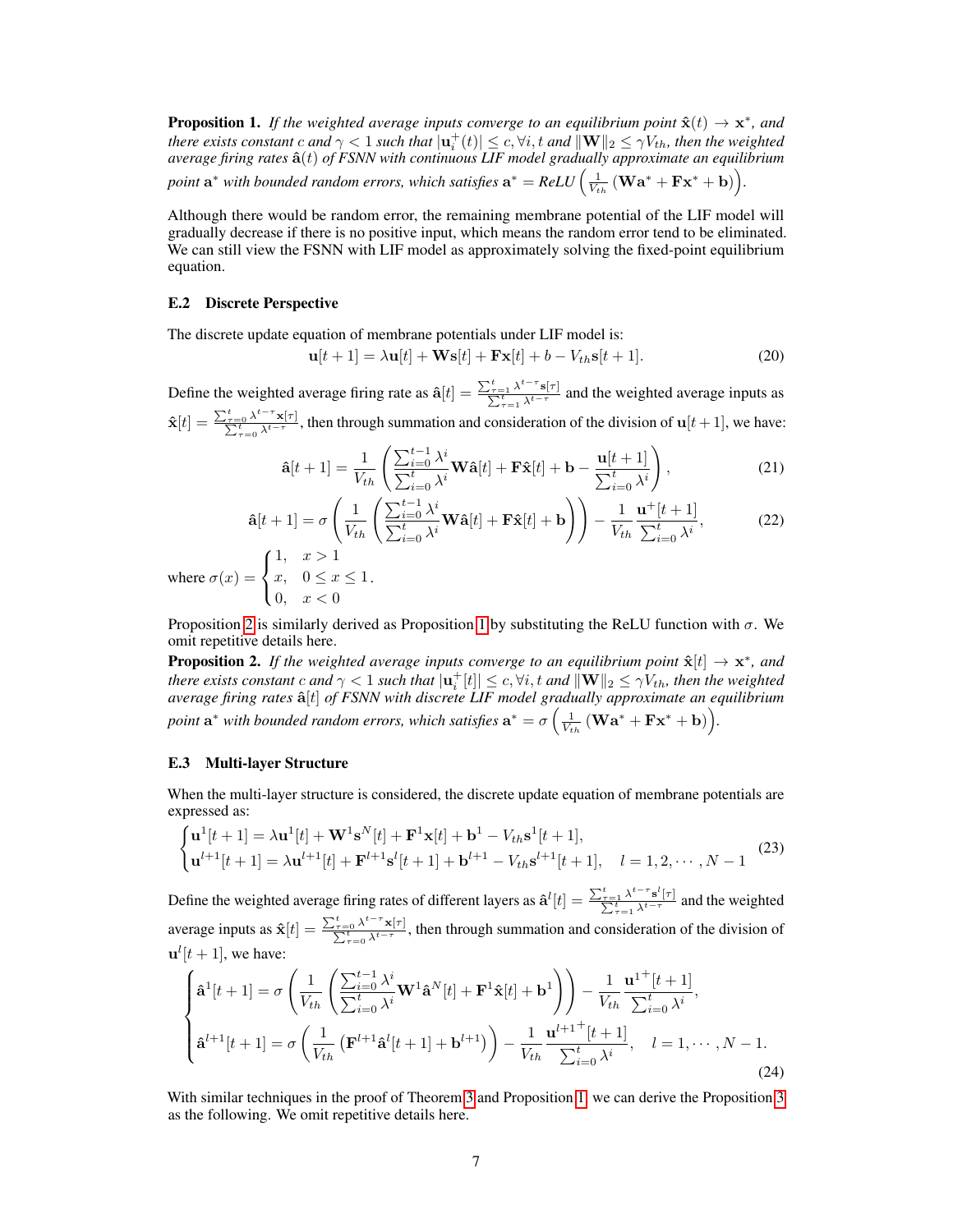<span id="page-7-0"></span>**Proposition 3.** If the weighted average inputs converge to an equilibrium point  $\hat{\mathbf{x}}[t] \rightarrow \mathbf{x}^*$ , and *there exists constant c and*  $\gamma < 1$  *such that*  $|\mathbf{u}_i^l|$  $\mathbf{F}[t] \leq c, \forall i, l, t \text{ and } ||\mathbf{W}^1||_2 ||\mathbf{F}^N||_2 \cdots ||\mathbf{F}^2||_2 \leq$  $\gamma V_{th}^N$ , then the weighted average firing rates  $\mathbf{\hat{a}}^l[t]$  of multi-layer FSNN with discrete LIF *model gradually approximate equilibrium points* a l ∗ *with bounded random errors, which satisfy*  $a^{1*} = f_1(f_N \circ \cdots \circ f_2(a^{1*}), x^*)$  *and*  $a^{l+1*} = f_{l+1}(a^{l*}),$  *where*  $f_1(a, x) =$  $\sigma\left(\frac{1}{V_{th}}(\mathbf{W}^1\mathbf{a}+\mathbf{F}^1\mathbf{x}+\mathbf{b}^1)\right), f_{l+1}(\mathbf{a}) = \sigma\left(\frac{1}{V_{th}}(\mathbf{F}^{l+1}\mathbf{a}+\mathbf{b}^{l+1})\right).$ 

# F Implementation Details

In this section, we describe the details for training our model. We will first introduce some operations in our model including restriction on the spectral norm and batch normalization, and then elaborate the training settings for the experiments.

#### F.1 Restriction on Spectral Norm

As indicated in the theorems and propositions, a sufficient condition for the convergence of FSNN is  $\|\mathbf{W}\|_2 \le \gamma V_{th}$  or  $\|\mathbf{W}^1\|_2 \|\mathbf{F}^N\|_2 \cdots \|\mathbf{F}^2\|_2 \le \gamma V_{th}^N$ , where  $\gamma < 1$ . To ensure the convergence of the forward SNN computation and stabilize training, we propose to restrict the spectral norm of the feedback connection weight matrix. Specifically, we re-parameterize W as:

$$
\mathbf{W} = \alpha \frac{\mathbf{W}}{\|\mathbf{W}\|_2},\tag{25}
$$

where  $\alpha$  is a learnable parameter and will be clipped in the range of  $[-c, c]$  (c is a constant), and the spectral norm  $\|\mathbf{W}\|_2$  is similarly computed as the implementation of Spectral Normalization [\[6\]](#page-12-0). In experiments, we will set  $V_{th} = 2$  and  $c = 1$ , and for the multi-layer structure, we only restrict the spectral norm of feedback connection weight  $W<sup>1</sup>$ . It works well in practice and the convergence is illustrated in Section 5.4 and Section [G.2.](#page-11-0)

### F.2 Batch Normalization

Batch normalization (BN) [\[3\]](#page-12-1) is a commonly adopted technique in ANNs, which accelerates the training by reducing the internal covariate shift and improves performance as well. For a  $d$ -dimensional data  $x = (x^{(1)} \cdots x^{(d)})$ , BN normalizes and transforms the data as:

$$
\hat{x}^{(k)} = \gamma^{(k)} \frac{x^{(k)} - \mathbf{E}[x^{(k)}]}{\sqrt{\text{Var}[x^{(k)}]}} + \beta^{(k)},\tag{26}
$$

where  $E[x^{(k)}]$  and  $Var[x^{(k)}]$  are statistics over the training data set, and  $\gamma^{(k)}$ ,  $\beta^{(k)}$  are learnable parameters.

Note that when the statistics are fixed, BN is a simple linear transformation, and BN after a linear layer can be absorbed into the parameters of this layer. For example, for the linear operation  $y = Wx + b$ (suppose  $y$  is one-dimensional for simplicity), let  $e, v$  denote the expectation and variance of  $y$ , then  $\hat{y} = BN(y)$  is equivalent as a new linear operation  $\hat{y} = \widetilde{W}x + \widetilde{b}$ , where  $\widetilde{W} = \frac{\gamma}{\sqrt{v}}W, \widetilde{b} = b - \frac{\gamma e}{v} + \beta$ . Therefore, adding BN with fixed statistics after a convolution or fully-connected layer will not influence the properties of SNNs and the conclusions for equilibrium convergence.

We add BN after each linear operation except the feedback layer, in the context of the fixedpoint equilibrium equation. For example, for the single-layer FSNN whose equation is  $a^* =$  $ReLU\left(\frac{1}{V_{th}}\left(\mathbf{W}\mathbf{a^*}+\mathbf{F}\mathbf{x^*}+\mathbf{b}\right)\right)$ , we add BN after  $\mathbf{F}\mathbf{x^*}$ ; and for the multi-layer FSNN, we add BN after  $\mathbf{F}^{\mathbf{1}} \mathbf{x}^*$  and  $\mathbf{F}^{l+1} \mathbf{a}^{l^*}$ .

During forward SNN computation, the statistics of BN operations are fixed, i.e. we set BN into the 'eval' mode which uses the previously calculated statistics; and during backward gradient calculation, since it is decoupled from the forward computation (that means we will construct an additional computational graph for it), we can follow the common setting of BN to leverage the mini-batch estimated statistics and the overall statistics are updated, i.e. we set BN into the 'train' mode in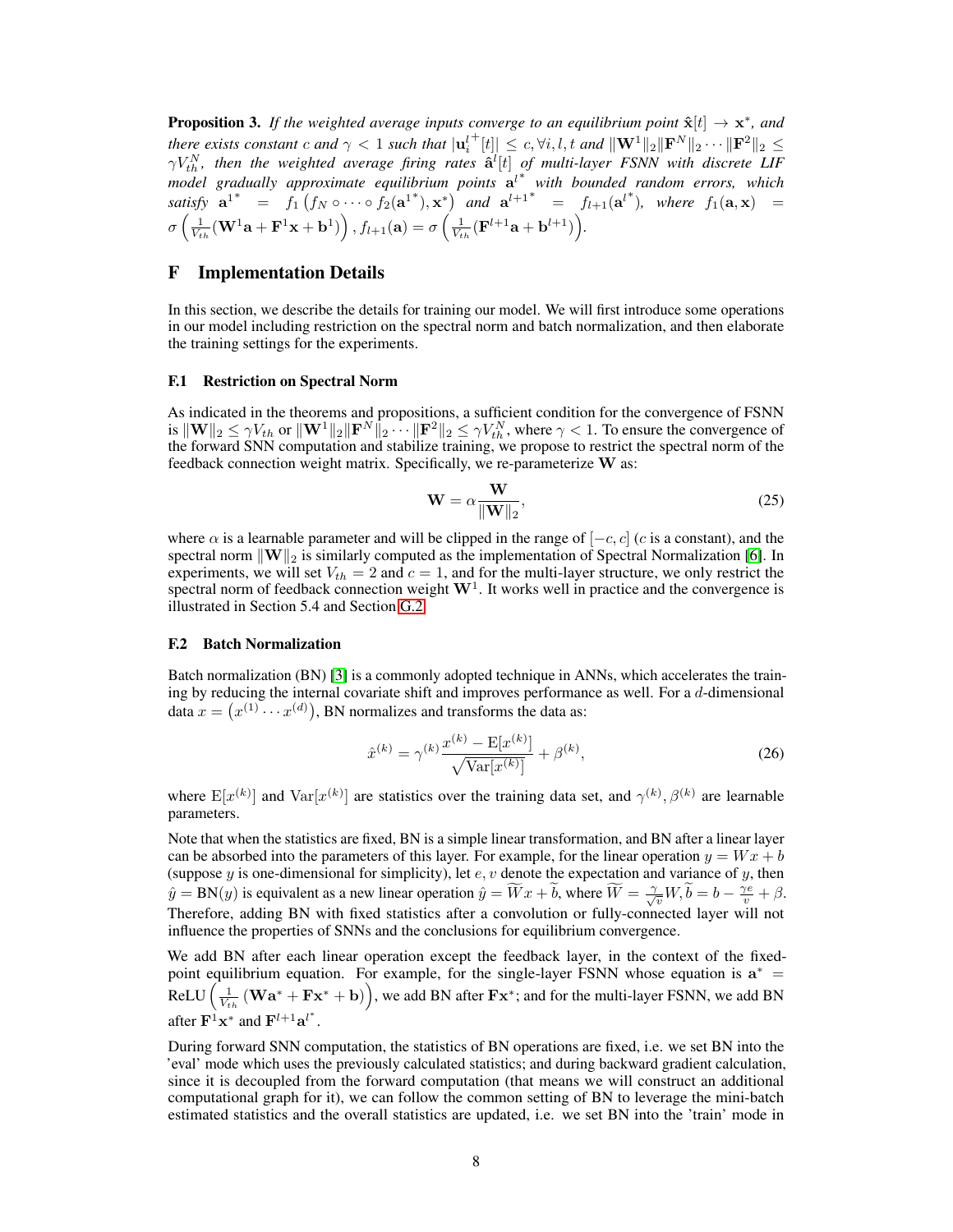this computational graph. The statistics are for the (weighted) average inputs or firing rates. Since the estimation of statistics for the forward SNN computation may be inaccurate in the first several iterations, we will use a warmup for the learning rate to alleviate this problem.

## F.3 Training Settings

## F.3.1 Datasets

We conduct experiments on MNIST [\[5\]](#page-12-2), Fashion-MNIST [\[10\]](#page-12-3), N-MNIST [\[7\]](#page-12-4), CIFAR-10 and CIFAR-100 [\[4\]](#page-12-5).

MNIST MNIST is a dataset of handwritten digits with 10 classes, which is composed of 60,000 training samples and 10,000 testing samples. Each sample is a  $28 \times 28$  grayscale image. We normalize the inputs based on the global mean and standard deviation, and convert the pixel value into a real-valued input current at every time step. No data augmentation is applied.

The licence of MNIST is the MIT License. The MNIST database is constructed from NIST's Special Database 3 and Special Database 1 which contain binary images of handwritten digits [\[5\]](#page-12-2). The data does not contain personally identifiable information or offensive content since it only consists of handwritten digits.

**Fashion-MNIST** Fashion-MNIST is a dataset similar to MNIST and contains  $28 \times 28$  grayscale images of clothing items. We use the same preprocessing as MNIST.

The licence of Fashion-MNIST is the MIT License. The data of Fahion-MNIST is collected from the photographs of fashion products on the assortment on Zalando's website [\[5\]](#page-12-2). The data does not contain personally identifiable information or offensive content since it only consists of 10 kinds of fashion products.

N-MNIST N-MNIST is a neuromorphic dataset that is converted from MNIST by a Dynamic Version Sensor (DVS). It consists of spike trains triggered by the intensity change of pixels when DVS scans the static MNIST images along given directions. Since the intensity can either increase or decrease, there are two channels corresponding to ON- and OFF-event spikes. And the pixel dimension is expanded to  $34 \times 34$  due to the relative shift of images. Therefore, each sample is a spike train pattern with the size of  $34 \times 34 \times 2 \times T$ , where T is the temporal length. The original data record 300ms with the resolution of  $1\mu s$ . We follow the prepossessing of [\[11\]](#page-12-6) to reduce the time resolution by accumulating the spike train within every  $3ms$ , and we will use the first 30 time steps.

The license of N-MNIST is the Creative Commons Attribution-ShareAlike 4.0 license. The data is converted from MNIST and does not contain personally identifiable information or offensive content.

CIFAR-10 CIFAR-10 is a dataset of color images with 10 classes of objects, which is composed of 50,000 training samples and 10,000 testing samples. Each sample is a  $32 \times 32 \times 3$  color image. We normalize the inputs based on the global mean and standard deviation, and apply random cropping and horizontal flipping for data augmentation. The input pixel value is converted to a real-valued input current at every time step as well.

CIFAR-100 CIFAR-100 is a dataset similar to CIFAR-10 except that there are 100 classes of objects. It also consists of 50,000 training samples and 10,000 testing samples. We use the same preprocessing as CIFAR-10.

The license of CIFAR-10 and CIFAR-100 is the MIT License. The data are labeled subsets of the 80 million tiny images datasets (collected from the web), which are labeled by students [\[4\]](#page-12-5). The data does not contain personally identifiable information or offensive content, which is checked by the classes and image samples.

## F.3.2 Training Hyperparameters

For all our SNN models, we set  $V_{th} = 2$ . For the LIF model, we set  $\lambda = 0.95$  for MNIST, Fashion-MNIST and N-MNIST, while  $\lambda = 0.99$  for CIFAR-10 and CIFAR-100.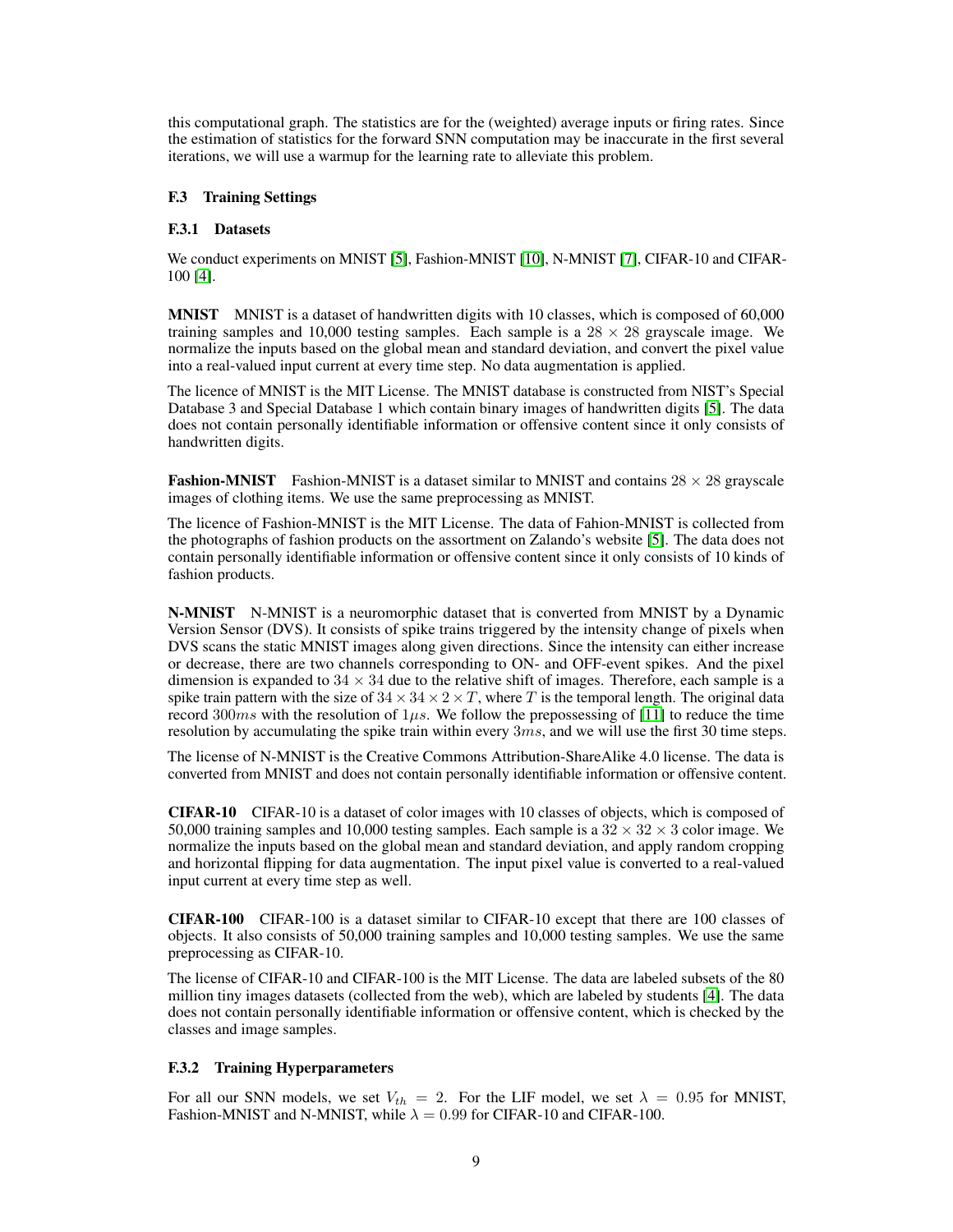We train all our models by SGD with momentum for 100 epochs. We set the momentum as 0.9, the batch size as 128, and the initial learning rate as 0.05. For MNIST, Fashion-MNIST, and N-MNIST, the learning rate is decayed by 0.1 every 30 epochs, while for CIFAR-10 and CIFAR-100, it is decayed by 0.1 at the 50th and 75th epoch. We also apply linear warmup for the learning rate in the first 400 iterations for CIFAR-10 and CIFAR-100. We set the weight decay as  $5 \times 10^{-4}$ , and apply the variational dropout as in [\[1,](#page-12-7) [2\]](#page-12-8) with dropout rate as 0.2. For MNIST, Fashion-MNIST, CIFAR-10, and CIFAR-100, we solve the implicit differentiation by the Broyden's method proposed in [\[2\]](#page-12-8) with the threshold as 30. For N-MNIST, we solve the implicit differentiation by the fixedpoint update scheme indicated in Section 3.2 for 30 iterations, and the update scheme is modified

as  $x^T = \frac{1}{2}$  $\left(x^T + (J_{f_\theta}^T|_{a^*})x^T + \left(\frac{\partial \mathcal{L}(a^*)}{\partial a^*}\right)^T\right)$  for acceleration. The initialization of parameters follows [\[9\]](#page-12-9), which first samples the weight parameters from the standard uniform distribution and

then normalize them for each output dimension. All experiments are repeated five times and we report the mean, standard deviation, and the best results.

The code implementation is based on the PyTorch framework [\[8\]](#page-12-10), and experiments are carried out on one NVIDIA GeForce GTX 1080 GPU or one NVIDIA GeForce RTX 3090 GPU.

# G Additional Experiment Results

## G.1 Comparison between IF and LIF Model on CIFAR-10 and CIFAR-100

In this subsection, we supplement the comparison results of IF and LIF model on CIFAR-10 and CIFAR-100, as shown in Table [1.](#page-9-0) It shows that the LIF model has similar performance compared with the IF model, and slightly outperforms the IF model in most cases, especially when the number of time steps is small. This also accords with the results on MNIST, Fashion-MNIST, and N-MNIST. The possible reason is that the LIF model leverages temporal information of spike trains by encoding weighted average firing rates. While each spike contributes equally to the average firing rate of the IF model and thus the precision of firing rates is only  $\frac{1}{T}$ , the weight for a spike of the LIF model is different at time steps (the weight is  $\lambda^{T-t}$ ), and therefore the weighted average firing rates could encode more information with the same amount of time steps. When there is a relatively small number of time steps, the convergence errors of IF and LIF model would be similar and will not significantly affect the results. So the LIF model with temporal information may perform slightly better.

| <b>CIFAR-10</b>                    |     |           |                                                            |             |  |  |
|------------------------------------|-----|-----------|------------------------------------------------------------|-------------|--|--|
| Network structure Time steps Model |     |           | $Mean + Std$                                               | <b>Best</b> |  |  |
| AlexNet-F                          | 30  | IF<br>LIF | $91.73\% + 0.13\%$ 91.85%<br>91.74% ±0.09% 91.92%          |             |  |  |
| AlexNet-F                          | 100 | IF<br>LIF | $92.25\% + 0.27\%$ $92.53\%$<br>$92.03\% + 0.07\%$ 92.15\% |             |  |  |
| CIFARNet-F                         | 30  | IF<br>LIF | $91.94\% + 0.14\%$ 92.12\%<br>$92.08\% \pm 0.15\%$ 92.23%  |             |  |  |
| <b>CIFARNet-F</b>                  | 100 | IF<br>LIE | $92.33\% + 0.15\%$ $92.57\%$<br>$92.52\% + 0.17\%$ 92.82\% |             |  |  |

<span id="page-9-0"></span>Table 1: Comparison results of IF and LIF Model on CIFAR-10 and CIFAR-100.

<sup>1</sup> AlexNet-F: 96C3s-256C3-384C3s-384C3-256C3 (F96C3u)

<sup>2</sup> CIFARNet-F: 128C3s-256C3-512C3s-1024C3-512C3 (F128C3u)

| <b>CIFAR-100</b>                   |     |              |                                                                 |             |  |
|------------------------------------|-----|--------------|-----------------------------------------------------------------|-------------|--|
| Network structure Time steps Model |     |              | Mean $\pm$ Std                                                  | <b>Best</b> |  |
| CIFARNet-F                         | 30  |              | IF $71.56\% \pm 0.31\%$ 72.10%<br>LIF $71.72\% + 0.22\%$ 72.03% |             |  |
| CIFARNet-F                         | 100 | IF -<br>LIE. | 73.07% $\pm$ 0.21% 73.43%<br>72.98%+0.13% 73.12%                |             |  |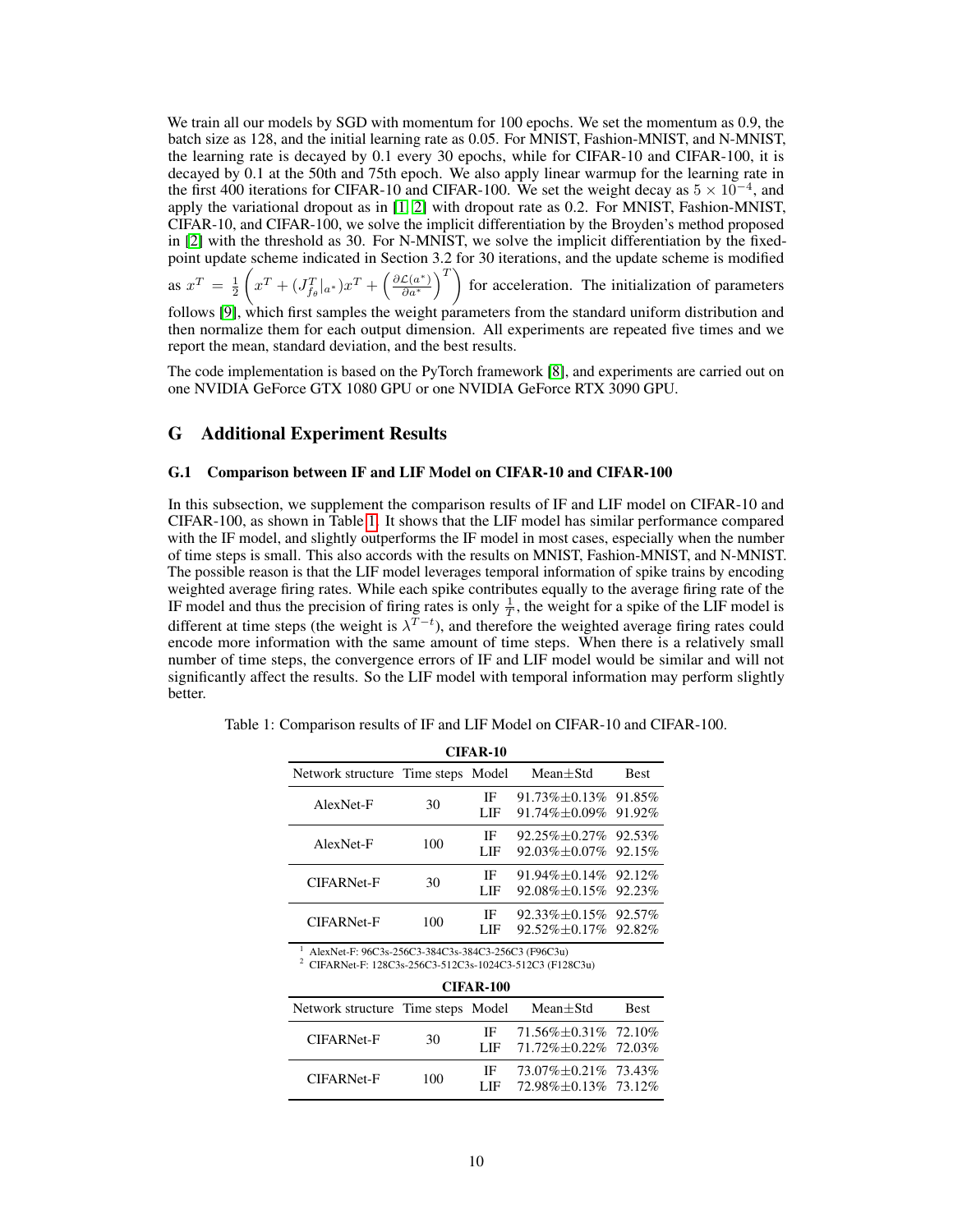

<span id="page-10-0"></span>Figure 2: Convergence to the equilibrium of different models.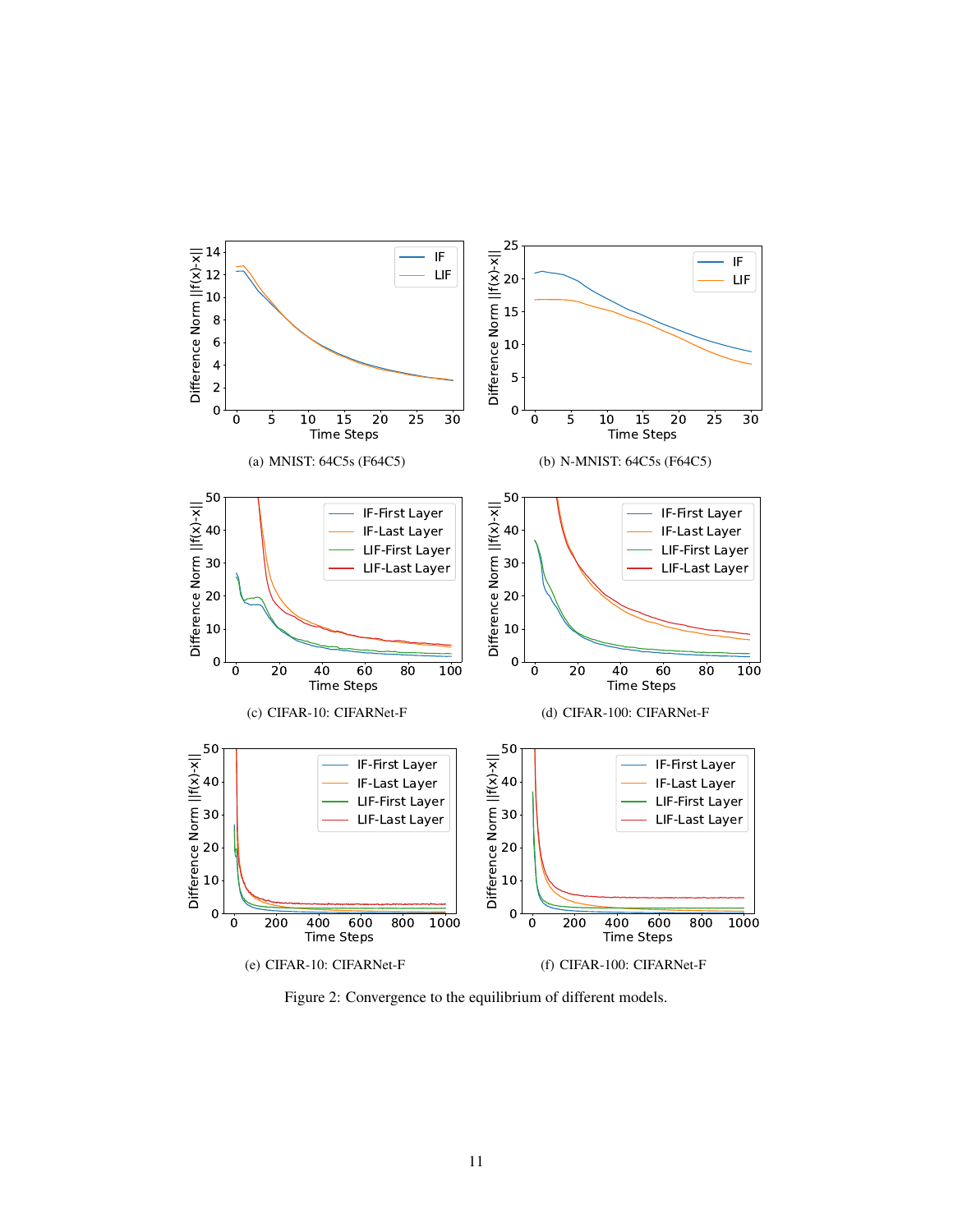## <span id="page-11-0"></span>G.2 Convergence to Equilibrium

In this subsection, we supplement the results of convergence to the equilibrium state for more datasets and different scales of time steps. Figure [2](#page-10-0) illustrates the convergence information on MNIST and N-MNIST with the same network structure under 30 time steps, as well as the convergence information on CIFAR-10 and CIFAR-100 with the same network structure under 100 and 1000 time steps. Since the precision of firing rates under relatively few time steps is limited, there would be errors caused by the precision. And the more the time steps are, the less the error should be. The difference norm decreases with time steps under all settings, demonstrating the convergence to the equilibrium state with the fixed-point equation. For N-MNIST, since the inputs are neuromorphic spikes rather than static images at each time step (and there lacks valid information in the first few time steps), the convergence is slower than on MNIST. Despite this, the (weighted) average firing rates do gradually approach the equilibrium as the difference norm decreases, and the training based on the implicit differentiation can work well as shown in the accuracy results. For the multi-layer structure, the convergence error of the last layer would be larger than the first layer. For the LIF model, since there would be random errors as indicated in the propositions, the convergence error would be larger than the IF model at most time. Nevertheless, when the number of time steps is small, the difference is not apparent. When the number of time steps comes to 1000, it shows that the error of IF model would continuously decrease, while the error of LIF model may stay in a bounded range, which should be caused by the random error. Despite these convergence errors, the accuracy results demonstrate that the exact precision is not necessary for effective training based on the implicit differentiation, and we can actually achieve satisfactory results with a small number of time steps.

# H Influence of Time Steps

In this subsection, we further study the influence of time steps, i.e. how good the convergence to equilibrium states needs to be for effective prediction and training. We first study the performance of a pretrained model under different time steps. The results are in Table [2.](#page-11-1) It shows that the accuracy will gradually decrease as the time step decreases, and when the time step is 5, the classification totally fails. We also briefly analyze the total average firing rate under these conditions as in Table [2,](#page-11-1) and it shows that the firing rate is very low when the time step is small. So the accuracy drop may also be partly due to the insufficient spikes.

<span id="page-11-1"></span>Table 2: Performance of a pretrained model under different time steps. The model is trained on CIFAR-10 with AlexNet-F structure and LIF model, and the original time step is 30.

|    |        | Time steps Accuracy Total average firing rate |
|----|--------|-----------------------------------------------|
| 5  | 10.67% | 0.0016                                        |
| 10 | 74.39% | 0.0046                                        |
| 15 | 87.07% | 0.0059                                        |
| 20 | 90.16% | 0.0063                                        |
| 25 | 91.33% | 0.0065                                        |
| 30 | 91.82% | 0.0066                                        |

Then to study the influence of time steps on training, we train and test our model with only 5 time steps. The results are in Table [3.](#page-11-2) It shows that the training does not fail when the number of time steps is 5, but there would be a significant performance drop, and the accuracy would decrease and fluctuate in the latter part of training. It is probably because the gradient calculated by implicit differentiation could still be a descent direction though not exact, and in the latter part, it may not be a descent direction so the accuracy cannot be further improved.

<span id="page-11-2"></span>Table 3: Performance of training the model under different time steps. The model is trained on CIFAR-10 with AlexNet-F structure and LIF model.

| Time steps | Accuracy      |
|------------|---------------|
| 5          | 83.09%        |
| 30         | 91.74% ±0.09% |